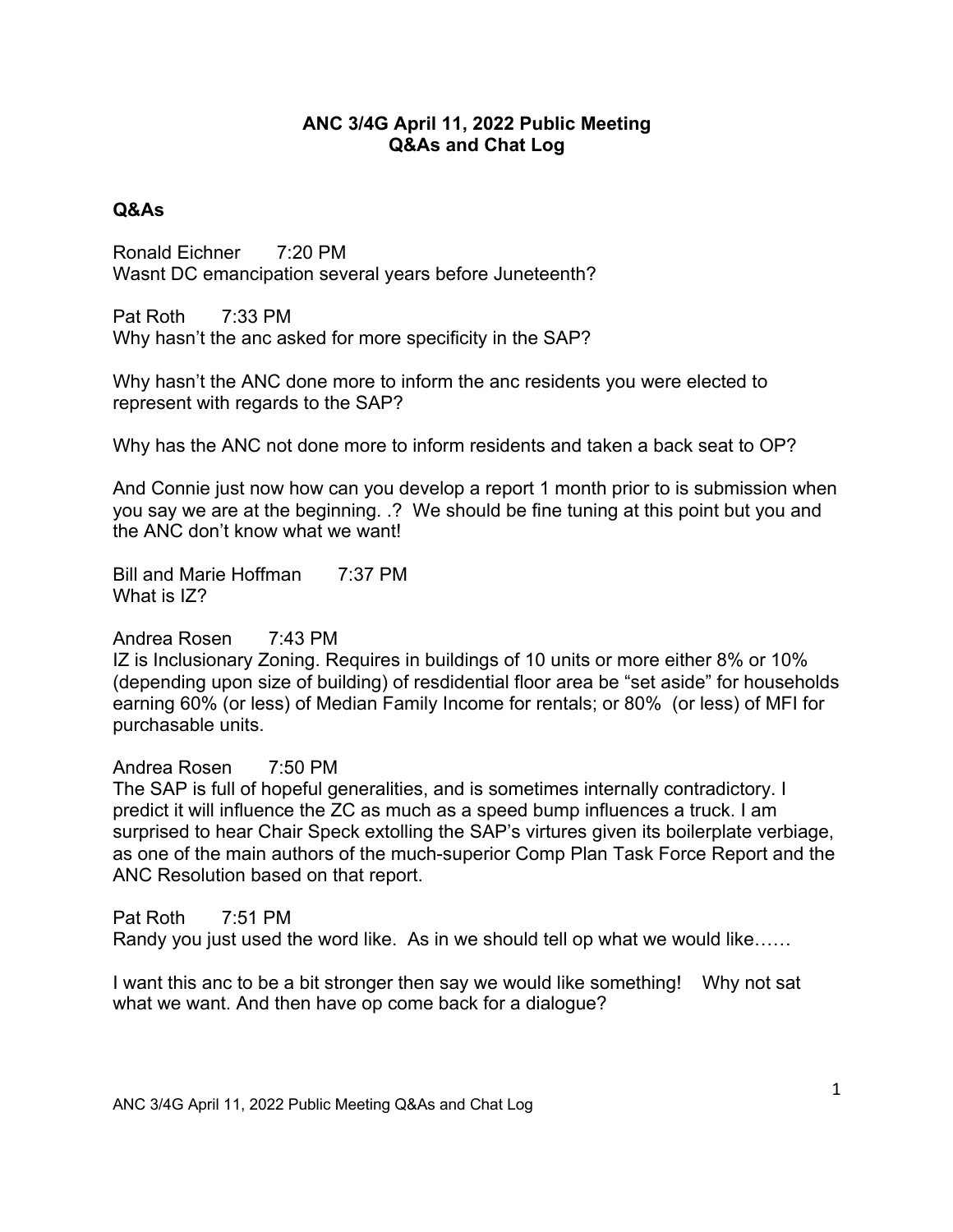Andrea Rosen 7:52 PM

Isn't it true that SAPs created for other communities are more specific?

Anonymous Attendee 7:55 PM Accepting a vague document will ensure that the planners and their developer influencers will be able to do just about anything in Chevy Chase DC — and then say that it's all good because the ANC voted for it.

Andrea Rosen 7:56 PM I'd be curious about who on the ANC has attended a Zoning Commision hearing. The ZC gives ANCs' positions great weight when ANCs support the development projects being considered. Otherwise, not so much.

Andrea Rosen 7:57 PM The Douglass Land Trust did not get any additional funding in the mayor's proposed 2023 budget.

Ronald Eichner 7:58 PM THe SAP references the Mayor's other affordable housing reports and all the tools within them. These tools are available to any developer who can use them. Its not a SAP issue

Ronald Eichner 8:03 PM What would be nice is for someone to be specific about objections in the SAP draft. Mr Gosselin frames this as something we need to protect ourselves from but says nothing about what the problem with the plan might be.

Andrea Rosen 8:05 PM Thank you, Lisa Gore and Michael Zeldin!

Carolyn Panzer 8:05 PM Can we hear Peters view on how SAP meets infrastructure and and scale needs?

Andrea Rosen 8:06 PM Agree with Commissoner Zeldin in positing that Historic District is the strongest tool for controling outcomes.

Anonymous Attendee 8:06 PM Thank you Mr. Zeldin

Pat Roth 8:06 PM Thank you Lisa and michael!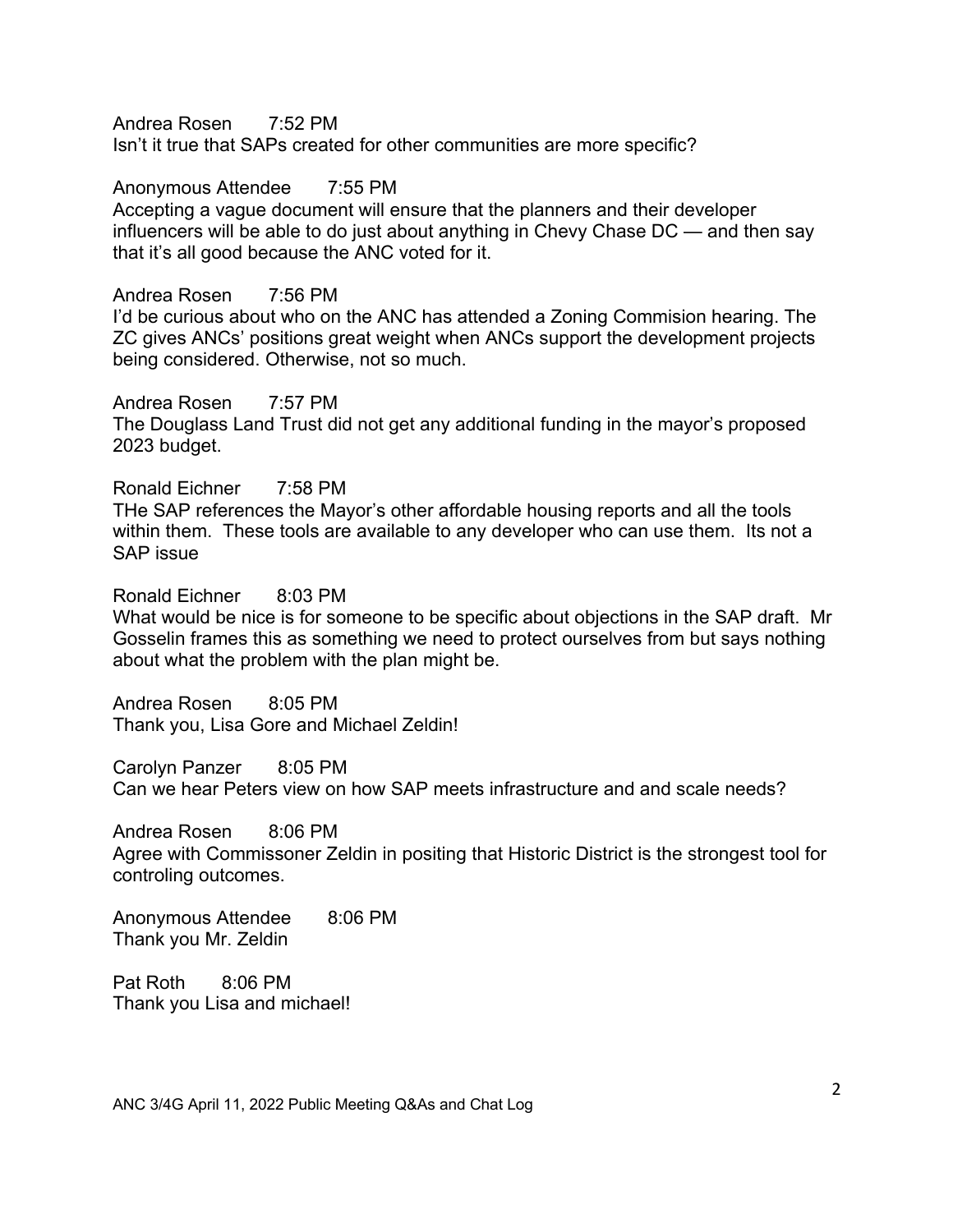Ronald Eichner 8:07 PM

I highly reccommend that anyone who did not watch the HCCDC forum on Thursday do so. The questions of specificity and implementation were addressed in some detail

Ronald Eichner 8:08 PM Everything Mr Gosselin just mentioned is dealt with in the SAP. If for sale housing is preferred then it should be part of the brief for the Comm Center project on public land

Anonymous Attendee 8:12 PM People need to meet in groups \*\*\*in person\*\*\* — to hear presentations, to have the ability to ask questions and get responses on the spot in frontof other attendees so that a conservation gets going. Perhaps this needs to wait until Covid is over!

Ronald Eichner 8:12 PM Over the last year there have been over 20 community based forums on this plan and issues related to it. At Thursday's forum HCCDC had 80 people participating. Everyone who wants to participate at ths point is doing so

Anonymous Attendee 8:13 PM That would be \*\*\*wrong\*\*\* Mr. Eichner. You are clearly out of the loop.

Kevin Mulshine 8:16 PM One question: Should folks who comment anonymously be given the same weight as those of us who are identified? I agree that the HCCDC discussion was very helpful. https://youtu.be/JgYcGtuDfkM

Michele Wolin 8:17 PM You don't understand how busy people are. People are much too busy living their lives to have been going to all these forums.

Anonymous Attendee 8:19 PM Yes, they should. And that should be "conversation" — not "conservation".

Bill and Marie Hoffman 8:19 PM Is the CHevy Chase Listserve being used?

Michele Wolin 8:19 PM

There was much more outreach several years ago when you were discussing the Community Center. Somehow, you mailed a survey to all the residents of the ANC area. You had 1,000 replies to that survey, much more than what OP received from its survey -- and their survey included people outside the ANC area, unlike your survey for the Community Center.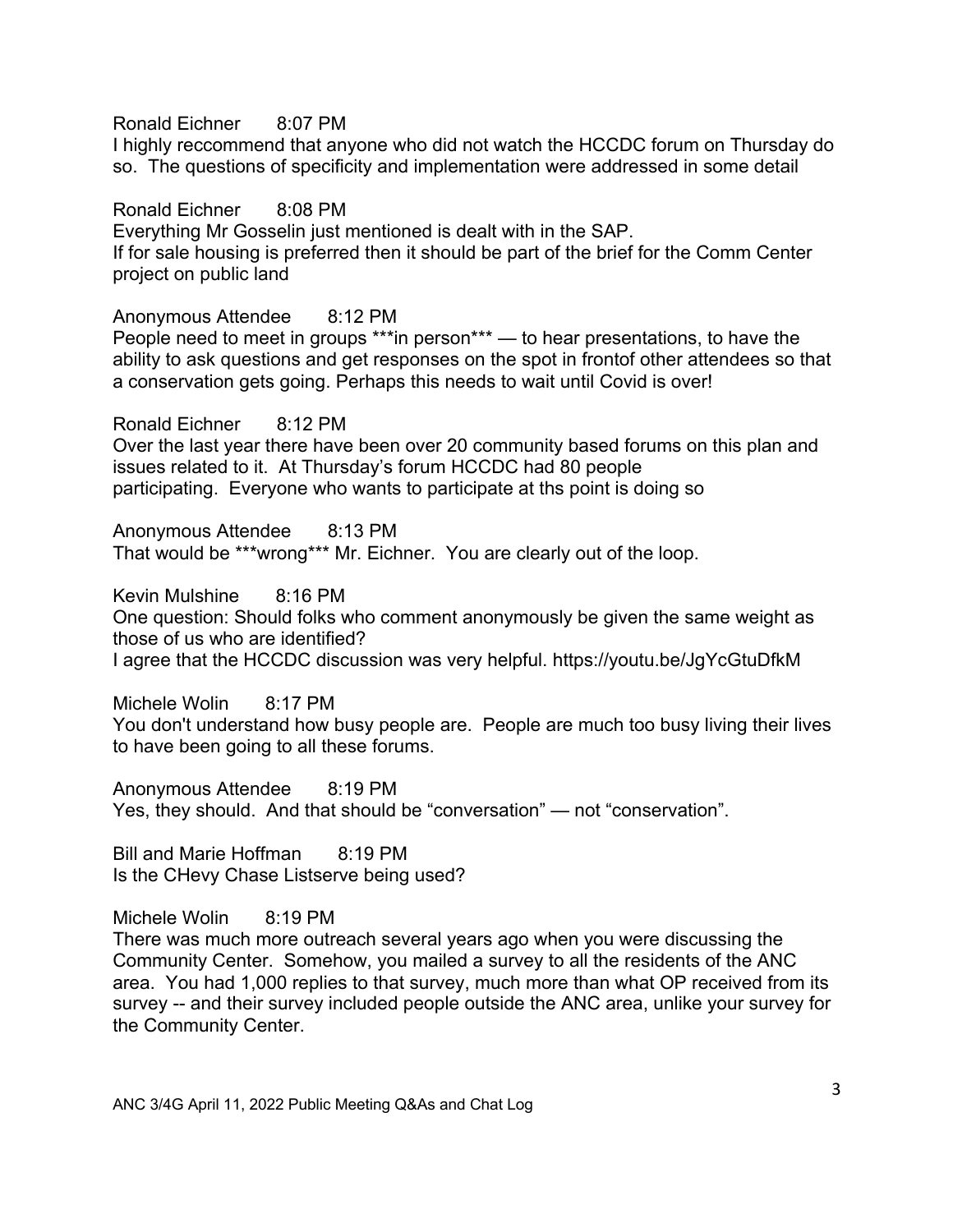Carolyn Panzer 8:20 PM I am happy to help paper my neighbors!

Ronald Eichner 8:20 PM I hate to beat a dead horse, but if people started talking about what is in the plan and not this process stuff, people might be more engaged

# Ellen McCarthy 8:23 PM

A Small Area Plan is a land use plan, predominately. What would be the purpose of laying out a list of tools like the Low Income Housing Tax Credit program? The Plan indicates that the District should use its affordable housing programs to increase the number of affordable units. Affordable housing developers are well aware of what tools are available, but all the land in the Plan area, other than the Library/Comm.Center block, is owned by private owners, so all the plan can say is that the city should negotiate with private owners who are willling to redevelop to get them to increase the number of IZ units. Which is what it says.

## Ellen McCarthy 8:27 PM

Question for Mr. Dyer: What progress has DPR made in coming to an agreement with DCPL about what are the issues to be addressed with respect to the redevelopment of the CC Rec Center and Library?

Thomas Sneeringer 8:28 PM I hesitate to ask in the presence of the larger issue of the SAP … but what about horseshoes? Does DPR have any plans for making it possible to play horseshoes in the city?

Kevin Mulshine 8:34 PM

For anyone who is dissatisfied with the ANC outreach, remember that public comment to the Office of Planning is open until May 13.

## **Chat Log**

19:18:29 From James Lewis to Host and Panelists:

Hey, its Jim Lewis from CM Janeese Lewis George's office

19:19:28 From Connie K. N. Chang, ANC 3/4G-05 to James Lewis, Host and Panelists: Hi Jim, glad you are here. Would you like to make any community announcement?

19:19:47 From James Lewis to Host and Panelists: Yes! I have a few. I will be brief :)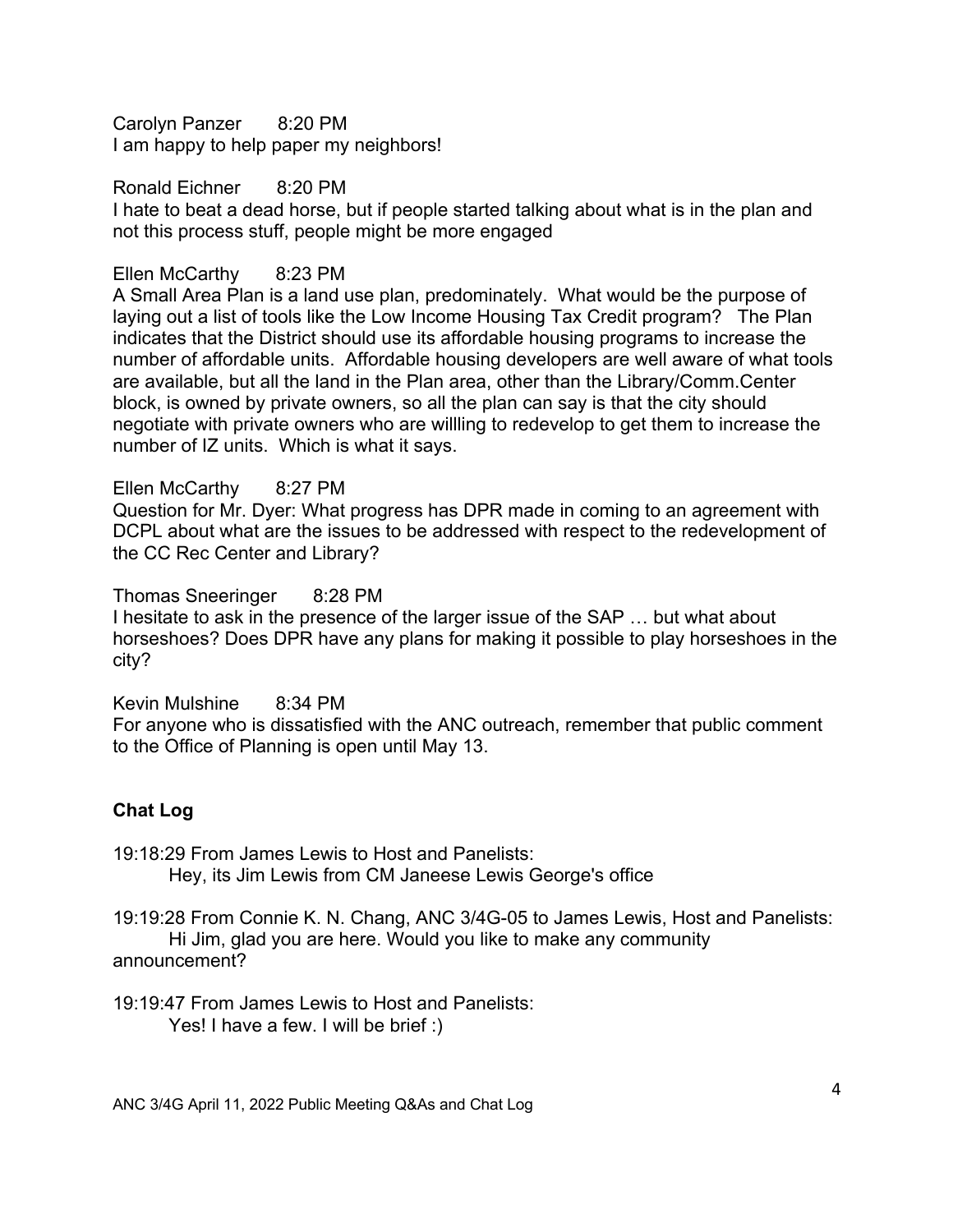19:20:20 From Connie K. N. Chang, ANC 3/4G-05 to James Lewis, Host and Panelists: Ok. We will elevate you to panelist.

19:21:50 From Emir Gur-Ravantab to Everyone:

https://www.eventbrite.com/e/join-mayor-muriel-bowser-to-celebrate-2022-dcemancipation-day-tickets-309790069437

19:21:54 From Emir Gur-Ravantab to Everyone:

https://www.eventbrite.com/e/joy-evans-therapeutic-recreation-centergroundbreaking-tickets-313654267357

19:23:50 From James Lewis - Ward 4 Council to Everyone: http://www.janeeseward4.com/redistricting/

19:24:11 From Connie K. N. Chang, ANC 3/4G-05 to Amy Sinnenberg, Host and Panelists:

Amy, I see your hand raised. Do you have a community announcement to make?

- 19:24:26 From Amy Sinnenberg to Host and Panelists: Hello! I am from Councilmember Mary Cheh's Office
- 19:24:31 From Amy Sinnenberg to Host and Panelists: Filling in for Dee tonight
- 19:24:33 From James Lewis Ward 4 Council to Everyone: https://janeeseward4.com/care/ Thursday, May 26 from 4pm-7pm: Chevy Chase Thursday, June 9 from 4pm-7pm: Barnaby Woods & Hawthorne
- 19:24:47 From Amy Sinnenberg to Host and Panelists: I was going to share one thing from DCRA, but I do not have to!
- 19:24:52 From James Lewis Ward 4 Council to Everyone: http://www.janeeseward4.com/newsletter/

19:24:55 From Connie K. N. Chang, ANC 3/4G-05 to Amy Sinnenberg, Host and Panelists:

I will elevate you!

19:25:13 From James Lewis - Ward 4 Council to Everyone: James Lewis Constituent Services Coordinator JLewis@dccouncil.us • 202-286-6311

ANC 3/4G April 11, 2022 Public Meeting Q&As and Chat Log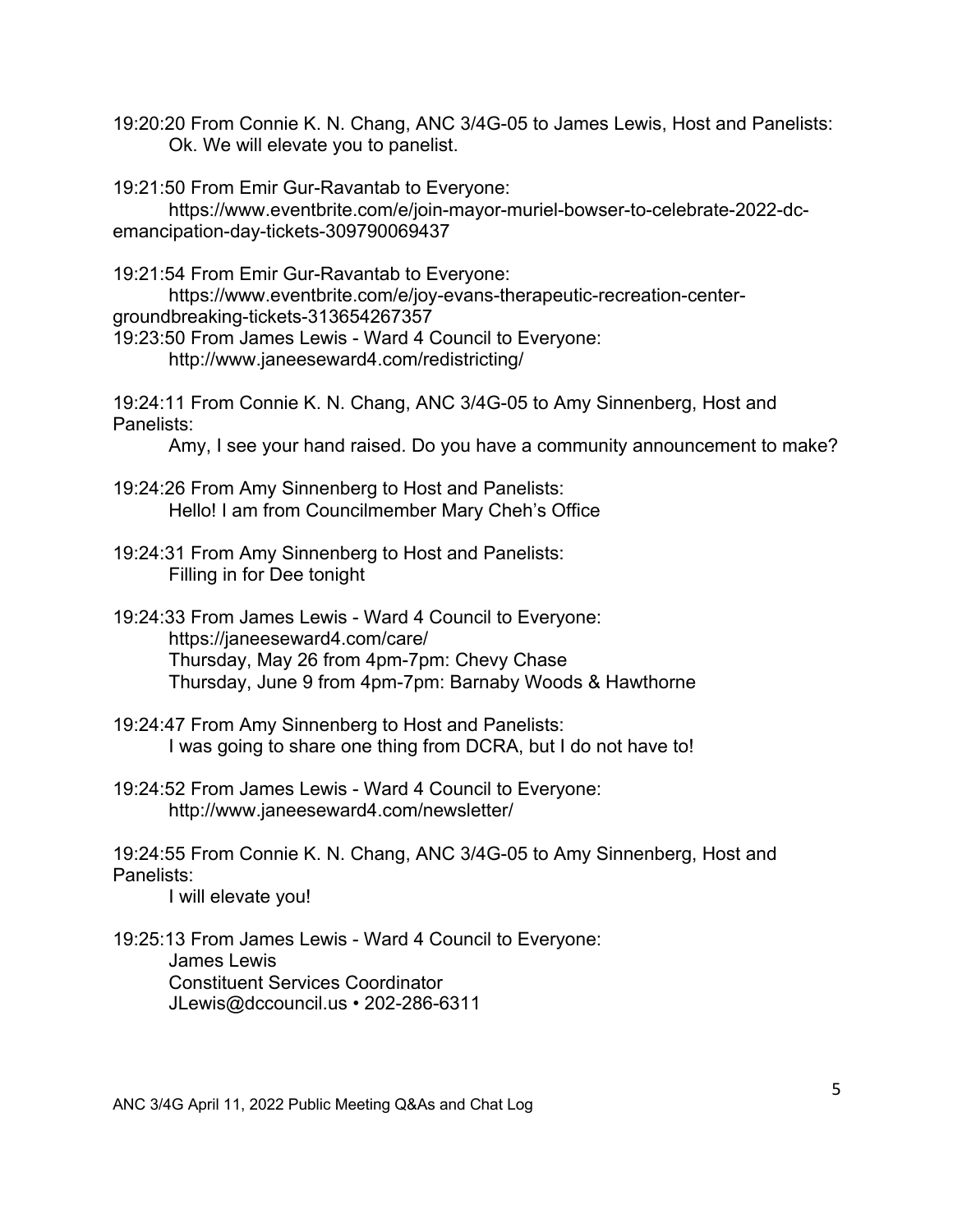19:29:47 From James Lewis - Ward 4 Council to Everyone: Thank you everyone!

19:30:09 From Connie K. N. Chang, ANC 3/4G-05 to James Lewis - Ward 4 Council, Host and Panelists:

Thank you for joining us tonight!

19:34:42 From Amy Sinnenberg to Host and Panelists: Thank you Commissioner Chang

19:35:00 From Connie K. N. Chang, ANC 3/4G-05 to Amy Sinnenberg, Host and Panelists:

So good to meet you Amy!

19:40:44 From Ronald Eichner to Host and Panelists:

The SAP calls for redevelopment of the Comm Center property which is precisely what the Comp Plan Resolution was referring to. We dont need to rely on anyone's reading ewhen the author of that section is on the screen

19:43:12 From Ellen McCarthy to Host and Panelists:

In addition to IZ, IZ+ and PUDs, the Plan calls for using the library/comm center for affordable housing.

20:11:02 From Kevin Mulshine to Everyone:

My understanding of the wording of the SAP was improved quite a lot after I saw the Youtube of the HCCDC meeting. Here is the link. https://youtu.be/JgYcGtuDfkM

20:11:04 From Cynthia Collier to Everyone:

"The project, located at 33-45 P Street, NW, will produce approximately 55 new homes, consisting of townhomes and multifamily rental apartments for families at various levels of affordability."

20:13:08 From Andrea Rosen to Host and Panelists:

Thank you, Commissioner Gore! (I asked OP for snail mail alerts a year or so ago—brushed off.)

20:14:00 From Elizabeth Vaden to Host and Panelists: What is the date of the 9th information session?

#### 20:15:24 From Michele Wolin to Everyone:

There has been so little outreach by the ANC to their constituents on this, in terms of soliciting your constituents' views. You can't just rely on what OP has done, as those sessions have been so unsatisfactory.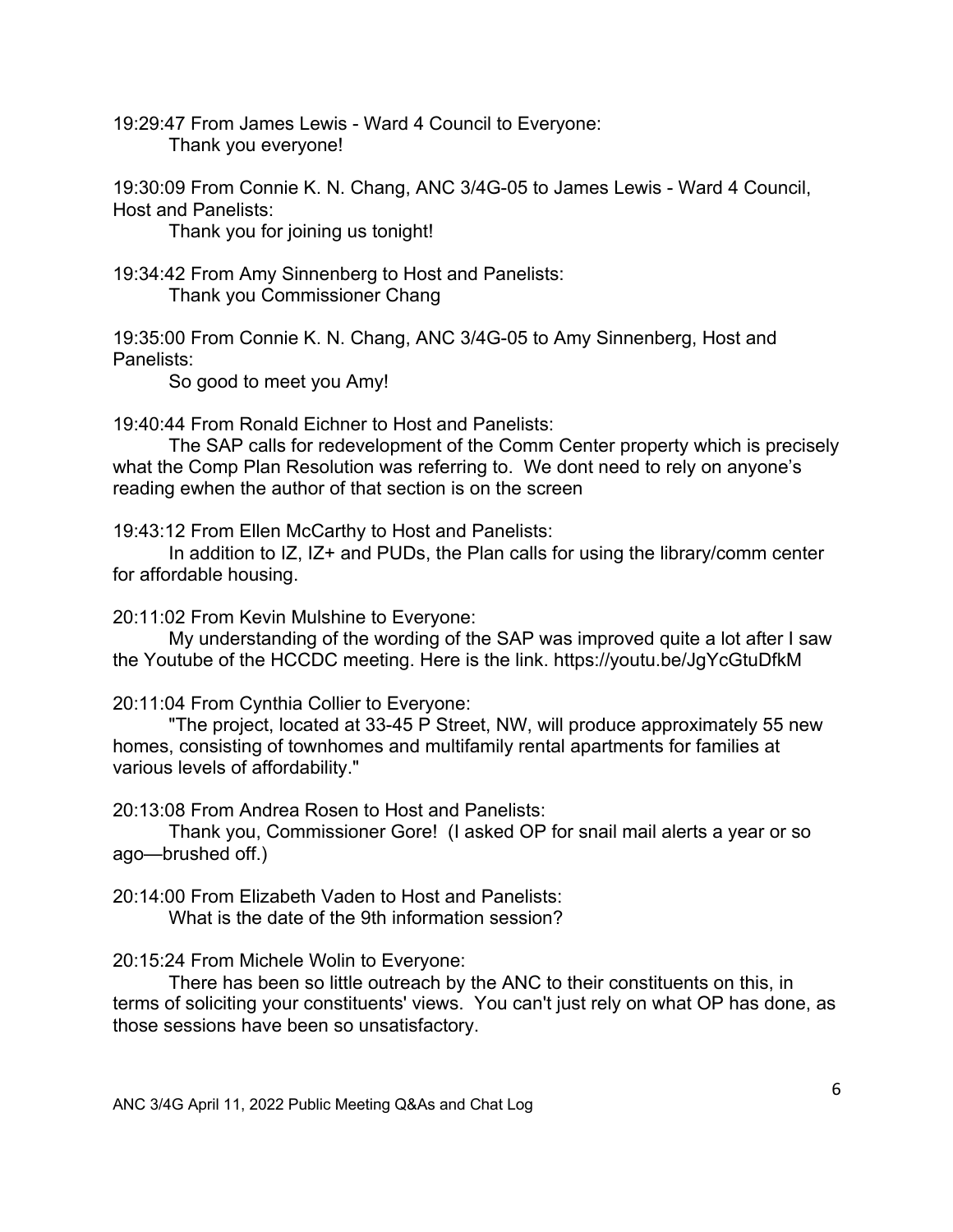20:16:36 From Connie K. N. Chang, ANC 3/4G-05 to Everyone:

The 9th ANC 3/4G info exchange session with Arlington Partnership for Affordable Housing and Determined by Design will take place April 21st at 7 pm virtually. Flyer will come out soon.

20:16:50 From Andrea Rosen to Host and Panelists:

Andrew Trueblood repudiated the possibility of alternate forms of financing during his "public" (Zoom) appearances

20:17:15 From Pat Roth to Host and Panelists:

Thank you Lisa! We want information from our ANC not OP

20:17:58 From Andrea Rosen to Host and Panelists:

Then-OP Director Andrew Trueblood repudiated the possibility of alternate financing structures to gain greater affordable housing on the avenue during the early public Zooms with the public.

20:19:35 From Jamie Butler to Everyone:

The ANC has done an excellent job reaching out to us and soliciting our opinions. I don't understand how you can accuse them of that. We have to take some responsibility form information exchange.

20:19:42 From Andrea Rosen to Host and Panelists:

On page 11 of the SAP, it is stated that 568 respondents weighed in on the online visioning survey. That's fewer than responded to the ANC's survey about whether to combine the community center and the library. It's only slightly more than the number of petitioners who asked for a community-led planning process. It's lame, in short.

20:19:55 From Pat Roth to Host and Panelists:

As for outreach —- former commissioner Jerry Malitz has a well received and comprehensive outreach newsletter that helps sends out by email. Contact him on next door or by email

20:20:06 From Kevin Mulshine to Everyone:

Thanks to Michael Z. Please don't add to my pile of snail mail. Social media has to be the medium for communication.

20:20:09 From claudia donovan to Host and Panelists: Enlist the block captains.

20:22:04 From Michael Zeldin to Kevin Mulshine, Host and Panelists:

We are in regular contact with Jerry and we routinely use his email as a communication vehicle